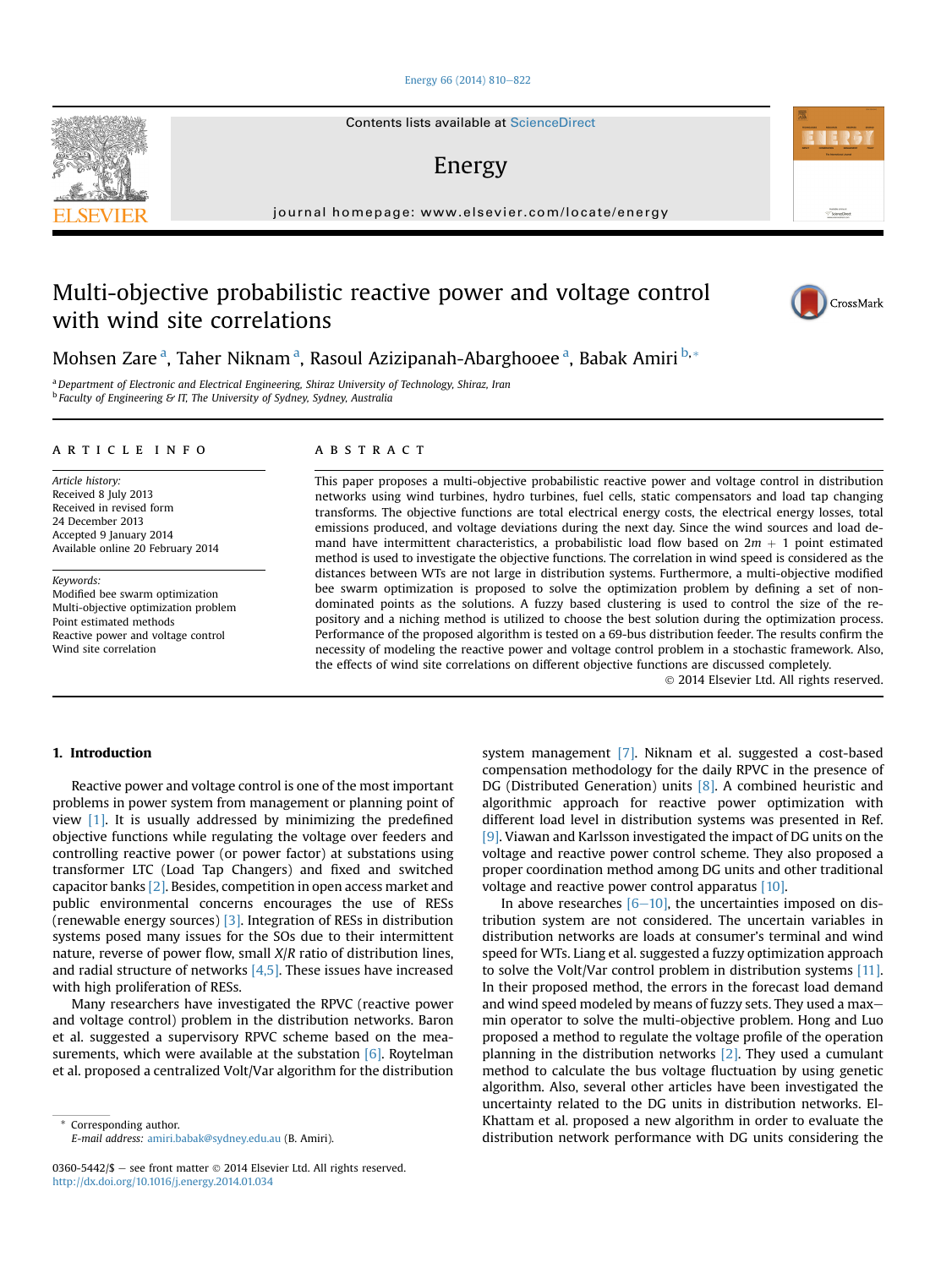### Nomenclature

Symbols

|                                                               | $c_{bmax(min)}$ maximum (minimum) values of the cognitive weight                               |
|---------------------------------------------------------------|------------------------------------------------------------------------------------------------|
|                                                               | factors.                                                                                       |
|                                                               | $c_{\text{gmax(min)}}$ minimum (maximum) values of the social weight<br>factors.               |
| $C_{\mathrm{u}(\mathbf{o})}^t$                                | over (under) estimated cost coefficients                                                       |
| $\text{DOT}^{\text{cap}, \text{max}}_{i_{\text{cap}}}$        | maximum allowable number of switching of the ith                                               |
|                                                               | capacitor.                                                                                     |
| $\text{DOT}^\text{trn}_{i_\text{trn}}$                        | number of switching of the ith transformer taps.                                               |
| $\mathrm{DOT}_{i_{\mathrm{trn}}}^{\mathrm{trn},\mathrm{max}}$ | maximum allowable number of changing of the ith                                                |
|                                                               | transformer tap.                                                                               |
| $E(C^t)$                                                      | expected value for the electric energy supply costs by<br>RES and distribution companies (\$). |
| $E(L^t)$                                                      | expected value for the network losses (kWh).                                                   |
| $E(E^t)$                                                      | expected value for the total emission of RES and grids                                         |
|                                                               | $(kg)$ .                                                                                       |
| $E(V_d^t)$                                                    | expected value for the voltage deviation from nominal<br>$(p.u)$ .                             |
|                                                               | emission rate of RES <i>i</i> (kg/kWh).                                                        |
| $E^{t}_{i_{\rm RES}}$                                         | emission coefficient of energy supplied at the ith grid                                        |
| $E_{i_{\text{grid}}}^t$                                       |                                                                                                |
|                                                               | (kg/kWh).<br>probabilistic Jacobian matrix                                                     |
| $\tilde{j}_{h^t}$                                             | duration of time interval $t(h)$ .                                                             |
| $I_{i_{\text{br}}}^t$                                         | current of branch $i(A)$ .                                                                     |
|                                                               | Iter(iter <sub>max</sub> ) current (maximum) iteration.                                        |
| m                                                             | number of input random variables.                                                              |
| M <sup>iter</sup>                                             | vector of mean for all control variables.                                                      |
|                                                               | max(min)_var upper and lower limits of each control variable.                                  |
| n                                                             | number of the decision variables.                                                              |
|                                                               | $N_{\text{efb}(\text{ob},\text{sb})}$ number of experienced forager (onlooker, scout) bees.    |
| $N_{\text{obj}}$<br>$N_{\text{rep}}$                          | number of objective functions<br>number of non-dominated solutions in repository               |
| $N_{RES}$                                                     | number of RES ( $N_{\text{WT}} + N_{\text{FC}} + N_{\text{HY}}$ ).                             |
| $N_{ORV}$                                                     | number of output random variables.                                                             |
| $N\mu$                                                        | normalized membership value                                                                    |
| $P(P^{'})$                                                    | vector of input correlated(uncorrelated)variables.                                             |
| $P_{RES}$                                                     | vector of RES active power output.                                                             |
| $P_{\text{FC}}$                                               | vector of FC active power output.<br>vector of active power output for FC i.                   |
| $P_{\text{IFC}}$                                              | active power output for FC i.                                                                  |
| $P_{i_{\text{FC}}}^t$                                         | vector of HY active power output.                                                              |
| $P_{\rm HY}$<br>$P_{iHY}$                                     | vector of active power output for HY i.                                                        |
| $P_{i_{\rm HV}}^t$                                            | active power output for HY <i>i</i> .                                                          |
| $P_r^{\text{br}} ^t$<br>$\eta$                                | active power flow of line from bus $i$ to bus $j$ (kW).                                        |
| Ρŗ<br>$i_{\text{grid}}$                                       | active power withdrawal from the <i>i</i> th grid (kW).                                        |
| $P_{i_{\rm RES}}^t$                                           | active power output of RES <i>i</i> (kW).                                                      |
| $P_{\min(\text{max}), i_{\text{RES}}}^{t}$                    | minimum (maximum) power output of the ith RES.                                                 |
| $P^{\text{br,max}}$<br>$\eta$                                 | active power limit of line between bus $i$ and $j$ (kW).                                       |
| $Pf^{min \, (max)}$<br>$l_{\rm grid}$                         | minimum (maximum) power factor of the <i>ith</i> grid.                                         |
| $i_{\rm grid}$                                                | power factor of grid <i>i</i> .                                                                |
| $Pf^{min(max)}$<br>$i_{RES}$                                  | minimum (maximum) power factor of the <i>i</i> th RES.                                         |
| ${\rm Pf}^t_{i_{\rm RES}}$                                    | power factor of RES <i>i</i> .                                                                 |
| $p_l$                                                         | input random variable $l$ ( $l = 1, 2, , m$ ).                                                 |

|                                                                                   |                                                                | Price $_{i_{\text{grid}}}^t$ electrical energy price supplied by grid <i>i</i> (\$/kWh). |  |
|-----------------------------------------------------------------------------------|----------------------------------------------------------------|------------------------------------------------------------------------------------------|--|
|                                                                                   | Price $_{i_{RFS}}^t$                                           | electric energy price supplied by RES $i$ (\$/kWh).                                      |  |
|                                                                                   |                                                                | rand, $r$ , $r_b$ , $r_g$ random number between 0 and 1.                                 |  |
|                                                                                   | $R_{i_{\text{br}}}$                                            | resistance of branch $i(\Omega)$ .                                                       |  |
|                                                                                   |                                                                | R_factor constant value between 0 and 1.                                                 |  |
|                                                                                   | S                                                              | constant value in the range [0, 10].                                                     |  |
|                                                                                   | T                                                              | number of time intervals.                                                                |  |
|                                                                                   | $\text{Tap}_{i_{\text{trn}}}$                                  | tap positions vector of transformer <i>i</i> .                                           |  |
|                                                                                   | $\mathsf{Tap}^{\mathsf{min}(\mathsf{max})}_{i_{\mathsf{trn}}}$ | minimum (maximum) tap position of the ith                                                |  |
|                                                                                   |                                                                | transformer.                                                                             |  |
|                                                                                   |                                                                |                                                                                          |  |
|                                                                                   | $\text{Tap}_{i_{\text{rms}}}^t$                                | tap position of transformer i.                                                           |  |
|                                                                                   | $\text{Tap}_{\text{trn}}$<br>TF                                | transformer tap position matrix.                                                         |  |
|                                                                                   | $U_{cap}$                                                      | random number equals 1 or 2.<br>capacitor statuses (on/off) matrix.                      |  |
|                                                                                   | $U_{icap}$                                                     | status vector of capacitor i.                                                            |  |
|                                                                                   | $U_{i_{cap}}^t$                                                | status (on/off) of capacitor $i$ .                                                       |  |
|                                                                                   |                                                                |                                                                                          |  |
| $V_{i,\text{min(max)}}$ minimum (maximum) voltage magnitude of the ith<br>bus(V). |                                                                |                                                                                          |  |
|                                                                                   | $V_i^N$                                                        | nominal voltage of bus $i$ (V).                                                          |  |
|                                                                                   | $V_i^t$                                                        | voltage magnitude of bus $i(V)$ .                                                        |  |
|                                                                                   | X                                                              | vector of control variables.                                                             |  |
|                                                                                   |                                                                | $y_{\text{min(max)}}$ minimum (maximum) values of the sinusoidal                         |  |
|                                                                                   |                                                                | function.                                                                                |  |
|                                                                                   | Ζ                                                              | vector of output variables.                                                              |  |
|                                                                                   | $z_i$                                                          | output random variable i.                                                                |  |
|                                                                                   | $\xi_{l,k}$                                                    | standard location.                                                                       |  |
|                                                                                   |                                                                | $\mu_{p_i}(\sigma_{p_i})$ mean (standard deviation) of the input variable $p_i$          |  |
|                                                                                   | $\lambda_{p_l,3}$<br>X                                         | third standard central moments of $p_l$ (skewness)<br>vector of control variables.       |  |
|                                                                                   |                                                                | $y_{\text{min(max)}}$ minimum (maximum) values of the sinusoidal                         |  |
|                                                                                   |                                                                | function.                                                                                |  |
|                                                                                   | $\lambda_{p_i,4}$                                              | fourth standard central moments of $p_l$ (kurtosis)                                      |  |
| Subscripts                                                                        |                                                                |                                                                                          |  |
|                                                                                   | br                                                             | branch.                                                                                  |  |
|                                                                                   | cap                                                            | capacitor.                                                                               |  |
|                                                                                   | FC                                                             | fuel-cell.                                                                               |  |
|                                                                                   | grid                                                           | grid.                                                                                    |  |
|                                                                                   | HY<br>RES                                                      | hydro turbine.<br>renewable energy source.                                               |  |
|                                                                                   | trn                                                            | transformer.                                                                             |  |
|                                                                                   | WT                                                             | wind turbine.                                                                            |  |
|                                                                                   | $\xi, \beta, \chi$                                             | experienced forager, onlooker, and scout bees.                                           |  |
|                                                                                   | Ψ                                                              | mutated vector.                                                                          |  |
|                                                                                   | Subscripts                                                     |                                                                                          |  |
|                                                                                   | t                                                              | tth time interval (corresponding to tth load level).                                     |  |
|                                                                                   |                                                                |                                                                                          |  |
|                                                                                   | Abbreviation                                                   |                                                                                          |  |
|                                                                                   | <b>BSO</b>                                                     | bee swarm optimization                                                                   |  |
|                                                                                   | EA                                                             | evolutionary algorithm                                                                   |  |
|                                                                                   | EFB<br>FC                                                      | experienced forager bee<br>fuel cell                                                     |  |
|                                                                                   | HY                                                             | hydro turbine                                                                            |  |
|                                                                                   | MBSO                                                           | modified bee swarm optimization                                                          |  |
|                                                                                   |                                                                |                                                                                          |  |

- 
- MPRPVC muliobjective probabilistic RPVC
- MRPVC muliobjective RPVC
- OB onlooker bee<br>PDF probability display
- PDF probability distribution function<br>PEM point estimated method
- 
- PEM point estimated method<br>PLF probabilistic load flow probabilistic load flow